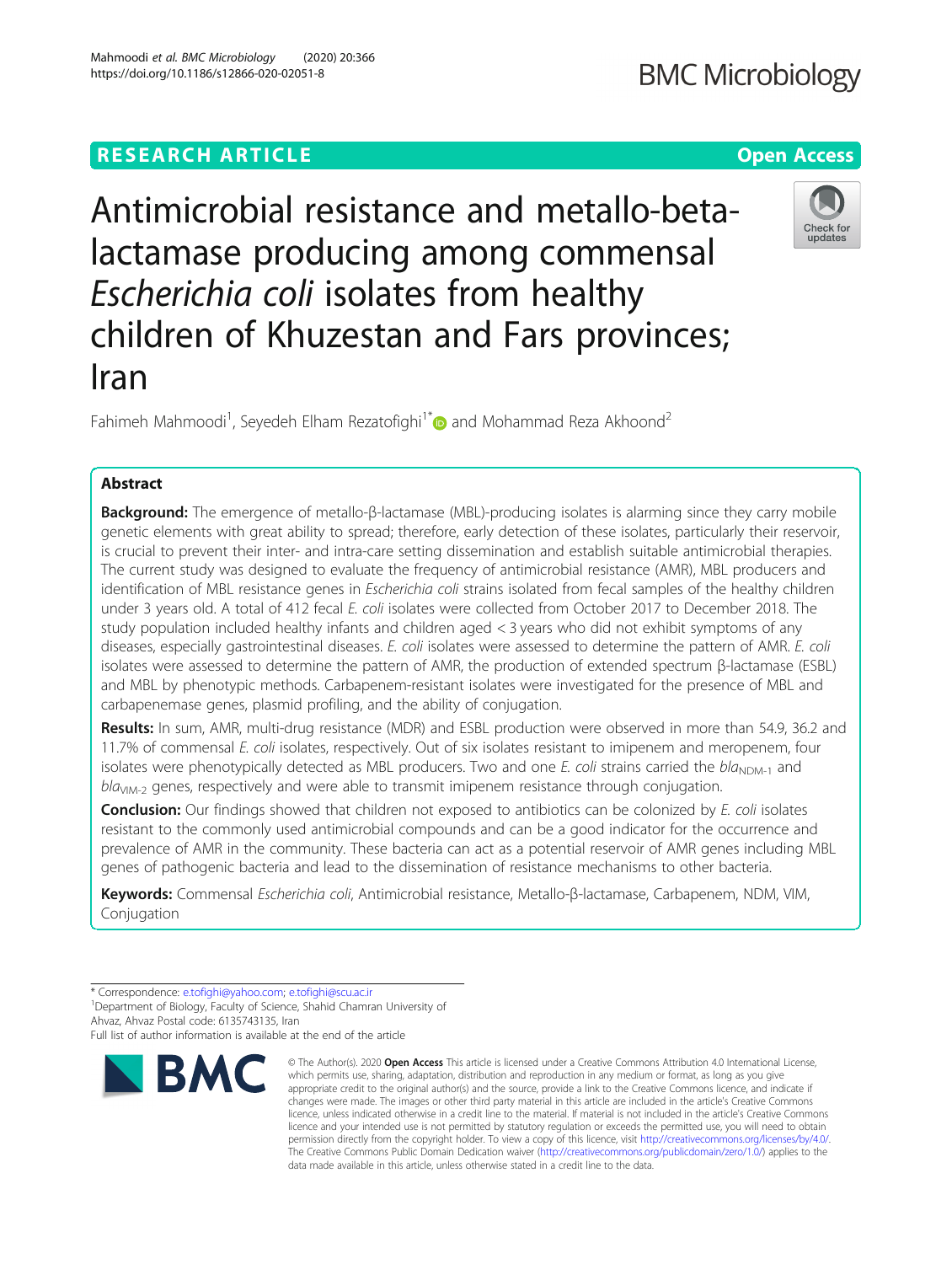## Background

Since the introduction of antibiotics, antimicrobial resistance (AMR), especially amongst pathogenic bacteria has been emerging. Over the past years, AMR has been growing and becoming a global threat. Without knowing all the factors involved in AMR and the absence of plans to combat it, it is predicted that by 2050, it will be causing 10 million deaths per year  $[1]$  $[1]$ . The incidence of community- and hospital-acquired infections caused by multi-drug resistant (MDR) bacteria is a cause of concern. One of the main factors involved in this issue is massive and inappropriate use of antimicrobial drugs that can be lead to resistance in pathogenic bacteria [\[2](#page-9-0)]. On the other hand, AMR may be acquired through horizontal gene transfer between bacteria. In this case, commensal bacteria are of particular importance.

The gastrointestinal tract of mammals has a large number of bacteria as the normal commensal flora. Escherichia coli, a member of the Enterobacteriaceae family, is one of the most important bacteria of the gut microflora [[3\]](#page-9-0). Commensal E. coli represents a reservoir of AMR; therefore, it can transfer resistance genes to pathogenic microorganisms. E. coli is often used in the incidence studies of antibiotic resistance in commensal bacteria [\[4](#page-9-0)]; also, it has been regarded as a good indicator for the surveillance and spread of AMR among pathogens  $[5]$  $[5]$ . In 1968, it was reported that commensal E. coli strains with multiple transferable antimicrobial resistance genes were isolated from feces of some infants in Dublin, Ireland [[6\]](#page-9-0). The infants had not been hospitalized before and had not received antibiotics. Afterwards, the presence of resistant E. coli strains in children was investigated in different countries and found that the frequency of resistance varies in different regions [\[7\]](#page-9-0).

Carbapenems including imipenem, meropenem, and ertapenem are often reserved as the last-line antibiotics against MDR Enterobacteriaceae clinical isolates, because they are stable even in the presence of extendedspectrum β-lactamases (ESBLs) and AmpC enzymes [\[8](#page-9-0)]. However, some bacteria have been found to be resistant to carbapenems. The mechanisms of carbapenem resistance (CR) in Enterobacteriaceae are complex and mostly attributed to the production of acquired metallo-βlactamases (MBLs) [\[8](#page-9-0)]. The carbapenem-hydrolyzing enzymes fall into the three classes of A, B, and D of the Ambler classification of ESBLs. Classes A and D are serine-active carbapenemase and include Klebsiella pneumoniae carbapenemase (KPC) enzymes and OXA-48 group, respectively. MBLs, on the other hand, are in class B and are divided into the three main groups of IMP, VIM, and NDM enzymes [[9\]](#page-9-0). Carbapenemases and particularly MBLs are the most important ESBLs because they are able to hydrolyze all beta-lactams including carbapenems, except monobactams. Most MBL- producing strains are also resistant to fluoroquinolones and aminoglycosides [[10\]](#page-9-0). MBL-encoding genes are usually carried by mobile genetic elements that facilitate horizontal gene transfer (HGT) between bacteria and harbor a great ability to spread [\[11](#page-9-0), [12](#page-9-0)]. MBL-producing bacteria are regarded as the most important nosocomial pathogens, and further spread of them in the healthcare settings will pose a serious global threat in the future [[13\]](#page-9-0). Therefore, active surveillance is needed to detect the prevalence and incidence of MBL-producing bacteria in the community and help prevent the spread of these organisms [\[14](#page-9-0)].

To the best of our knowledge, there are no reports regarding the frequency of AMR in commensal E. coli isolates among children or at community level in Iran. Most studies have been conducted on pathogenic strains. Also, most studies performed on the prevalence of AMR in commensal strains are related to the phenotypic evaluation of antibiotic resistance, and the identification of resistance genes has been reported in a small number of studies  $[15]$ . The aim of this study was to investigate the AMR frequency at the community level and the presence of MBL-producing E. coli strains and MBL genes in fecal samples of healthy children aged < 3 years.

## Results

## Antimicrobial resistance and ESBL-production

A total of 412 E. coli strains were isolated from 430 children aged under 3 years old. Eighteen babies had no E. coli in their stools and all of them were under 6 months old. Out of the 412 isolates, 211 and 201 E. coli strains were related to Fars and Khuzestan provinces, respectively. Resistance pattern of the isolates is shown in Table [1.](#page-2-0) At least 226 (54.9%) isolates were resistant to one or more than one antibiotic. MDR profile was observed in 149 (36.2%) isolates. The most resistance was observed against ampicillin (44.2%), followed by cefotaxime (36.7%) and trimethoprim-sulfamethoxazole (32.3%). The most effective antibiotics were meropenem, imipenem, and gentamycin with the susceptibility rates of 98.5, 98.5, and 93.9% respectively. The frequency of resistance against 10 antibiotics including nalidixic acid, ampicillin, tetracycline, kanamycin, cefotaxime, ceftazidime, streptomycin, trimethoprim-sulfamethoxazole, ciprofloxacin, and gentamycin was significantly higher in Khuzestan province than in Fars province  $(P < 0.001)$ . The overall frequency of ESBL-producing strains was 11.7% of all commensal E. coli isolates. The lowest resistance rates were found in E. coli strains isolated from children under 6 months old. The chance of the resistance to chloramphenicol, nalidixic-acid, ampicillin, tetracycline, cefotaxime, ceftazidime, streptomycin, and sulfamethoxazole-trimethoprim antibiotics and also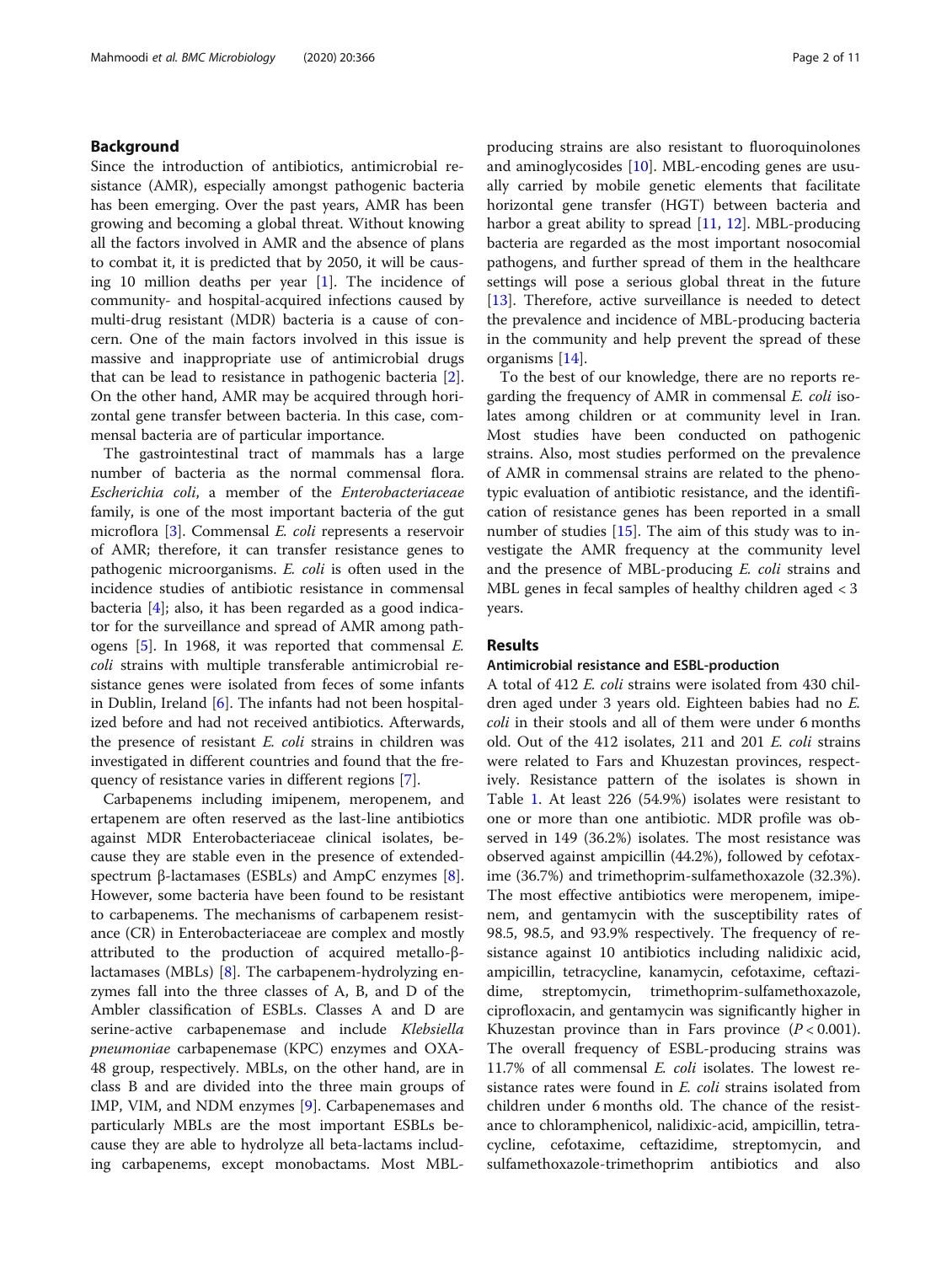## <span id="page-2-0"></span>Table 1 Frequency of AMR, MDR, and ESBL among commensal E. coli strains isolated from children in Khuzestan and Fars provinces

|           | CHL<br>N<br>(%) | $NA^a$<br>N<br>(%) | AMP<br>a<br>N (%) | TET <sup>a</sup><br>N<br>(%) | KAN <sup>a</sup> N<br>(%) | CTXª<br>N<br>(%) | $\mathsf{C} \mathsf{A} \mathsf{Z}^\mathsf{a}$ STR $^\mathsf{a}$<br>N<br>(% ) | N<br>(%)      | $SXT^a$<br>N<br>(%)      | ClP <sup>a</sup><br>N<br>(%) | GEN <sup>a</sup> N<br>(%) | IMP <sup>a</sup> N<br>(%) | MEN <sup>a</sup> N<br>(%) | $MDRa$ ESBL<br>N(% | a<br>N(%)     |
|-----------|-----------------|--------------------|-------------------|------------------------------|---------------------------|------------------|------------------------------------------------------------------------------|---------------|--------------------------|------------------------------|---------------------------|---------------------------|---------------------------|--------------------|---------------|
| Khuzestan | 23<br>(11.4)    | 88<br>(43.8)       | i 30<br>(64.7)    | 85<br>(42.3)                 | 18(9)                     | 100<br>(49.8)    | 82<br>(40.8)                                                                 | 81<br>(40.3)  | 101<br>$(50.2)$ $(25.4)$ | -51                          | 13 (6.5)                  | 4(2)                      | 4(2)                      | 108<br>(53.7)      | 31<br>(15.42) |
| Fars      | 15.<br>(7.1)    | 36<br>(17.1)       | 52<br>(24.6)      | 37<br>(17.5)                 | 7(3.3)                    | (24.2)           | 33<br>(15.6)                                                                 | -27<br>(12.8) | 32<br>$(15.2)$ $(5.2)$   | 11                           | 4(1.9)                    | 2(0.9)                    | 2(0.9)                    | 41<br>(19.4)       | 17<br>(8.06)  |
| Sum       | 38<br>(9.2)     | 24<br>(31.1)       | 182<br>(44.2)     | 122<br>(29.6)                | 25(6.1)                   | 151<br>(36.7)    | 15<br>(27.9)                                                                 | 108<br>(26.2) | 133<br>(32.3)            | 62<br>(15)                   | 17 (4.1)                  | 6(1.5)                    | 6(1.5)                    | 149<br>(36.2)      | 48<br>(11.7)  |

<sup>a</sup>(Star): Statistically significant. P < 0.05; CHL Chloramphenicol, MA Nalidixic-acid, AMP Ampicillin, TET Tetracycline, KAN Kanamycin, CTX cefotaxime, CAZ ceftazidime,<br>STR Strentomycin, STX sulfamethovazole-trimethonrim, STR Streptomycin, STX sulfamethoxazole-trimethoprim, CIP ciprofloxacin, GEN Gentamycin, IMP Imipenem, MEN Meropenem, MDR Multi-drug resistance, ESBL Extended-spectrum beta-lactamases

MDR increased with age  $(P < 0.05)$  (Table 2). Commensal E. coli isolates showed a similar resistance pattern to all the tested antibiotics in both female and male children (Table [3](#page-3-0)).

## MBL-producing bacteria

Disc diffusion and MIC tests showed that six isolates were resistant to imipenem; therefore, these isolates were investigated for MBL production. CDT and DDST were performed to investigate the MBL production of isolates. Also, mCIM, eCIM, and PBA disc tests were used to differentiate MBLs from serine carbapenemases or class A KPC carbapenemases. Out of six isolates, three were positive by CDT or DDST, while one E. coli isolate was negative by CDT and DDST, and it was positive by mCIM and eCIM. As a result four isolates were considered as MBL-producers.

## Carbapenemase production

Two isolates were negative for MBL production; therefore, other mechanisms that could be related to imipenem resistance were investigated. PBA disc test showed that one of these two isolates had class A KPC carbapenemase. The other isolate that was negative by the PBA disc test was positive by mCIM and negative by eCIM; therefore, this isolate had serine carbapenemase or other mechanisms for resistance to imipenem.

## Molecular identification of MBLs and carbapenemase genes

The imipenem-resistant isolates were investigated for the presence of MBL genes. The  $bla_{\text{NDM}}$  and  $bla_{\text{VIM-2}}$ genes were detected in two and one isolates, respectively. All the three isolates were also phenotypically positive for MBL production. One of the isolates did not have any of the eight MBL genes. The isolates were also investigated for the presence of the three main carbapenemase genes, including  $bla_{KPC}$ ,  $oxa-23$ , and  $oxa-48$ . These genes were not detected in any of the imipenemresistant isolates. The characteristics of the isolates are shown in Table 2. The sequence of the  $bla_{NDM-1}$  gene was submitted to the GenBank nucleotide sequence database under the accession number MT260405. BLAST sequencing showed that the  $bla_{NDM-1}$  genes were related to NDM-5 variant.

Table 2 Frequency of AMR and MDR by age among commensal E. coli strains isolated from children in Khuzestan and Fars provinces

| Age<br>(Year) | <b>Total</b><br>number   | CHL <sup>a</sup><br>N (%) | $NA^a$<br>N (%)    | AMP <sup>a</sup><br>N(96) | <b>TET<sup>a</sup></b><br>N(96) | <b>KANN</b><br>(%)       | $CTX^a$<br>N(96)   | CAZ <sup>a</sup><br>N(96) | STR <sup>a</sup><br>N(96) | SXT <sup>a</sup><br>N(%)     | <b>CIP</b><br>N<br>(%) | <b>GEN N</b><br>(%) | <b>IMP N</b><br>(%) | <b>MEN N</b><br>(% ) | <b>MDR</b> <sup>a</sup><br>N(96) |
|---------------|--------------------------|---------------------------|--------------------|---------------------------|---------------------------------|--------------------------|--------------------|---------------------------|---------------------------|------------------------------|------------------------|---------------------|---------------------|----------------------|----------------------------------|
| $0 - 1$       | 130                      | 7(5.4)                    | 33<br>(25.4)       | 47<br>(36.1)              | 28<br>(21.5)                    | 7(5.4)                   | 31<br>(23.8)       | 27<br>(20.8)              | 27<br>(20.8)              | 32<br>(24.6)                 | 20<br>(15.4)           | 6(4.6)              | 1(0.8)              | 1(0.8)               | 34<br>(26.1)                     |
| $1 - 2$       | 144                      | 12<br>(8.3)               | 38<br>(26.4)       | 60<br>(41.7)              | 44<br>(30.5)                    | 8(5.5)                   | 51<br>(35.4)       | 41<br>(28.5)              | 37<br>(25.7)              | 45<br>(31.2)                 | 14<br>(9.7)            | 3(2)                | 1(0.7)              | 1(0.7)               | 47<br>(32.6)                     |
| $2 - 3$       | 138                      | 19<br>(13.8)              | 53<br>(38.4)       | 73<br>(52.9)              | 51<br>(37)                      | 10(7.2)                  | 69<br>(50)         | 47<br>(34.05)             | 44<br>(31.9)              | 55<br>(40)                   | 28<br>(20.3)           | 8(5.8)              | 4(2.9)              | 4(2.9)               | 65<br>(47.1)                     |
| <b>CI</b>     | $-$                      | $0.382 -$<br>0.919        | $0.570 -$<br>0.968 | $0.582-$<br>0.948         | $0.537 - -$<br>0.916            |                          | $0.431 -$<br>0.725 | $0.546-$<br>0.940         | 0.986                     | $0.567 - 0.550 - -$<br>0.927 |                        |                     |                     |                      | $1.230 -$<br>2.056               |
| <b>OR</b>     |                          | 0.593                     | 0.743              | 0.743                     | 0.701                           | $\overline{\phantom{m}}$ | 0.559              | 0.716                     | 0.748                     | 0.714                        |                        |                     |                     |                      | 1.591                            |
| P-value       | $\overline{\phantom{0}}$ | 0.019                     | 0.028              | 0.017                     | 0.009                           | 0.521                    | 0.001              | 0.016                     | 0.039                     | 0.011                        | 0.247                  | 0.609               | 0.162               | 0.162                | 0.001                            |

<sup>a</sup>(Star): Statistically significant. P < 0.05; OR Odds Ratio, CI Confidence Interval, CHL Chloramphenicol, MA Nalidixic-acid, AMP Ampicillin, TET Tetracycline, KAN<br>Kanamycin, CTX cefetaxime, CAZ ceftazidime, STR Strentomy Kanamycin, CTX cefotaxime, CAZ ceftazidime, STR Streptomycin, STX sulfamethoxazole-trimethoprim, CIP ciprofloxacin, GEN Gentamycin, IMP Imipenem, MEN Meropenem, MDR Multi-drug resistance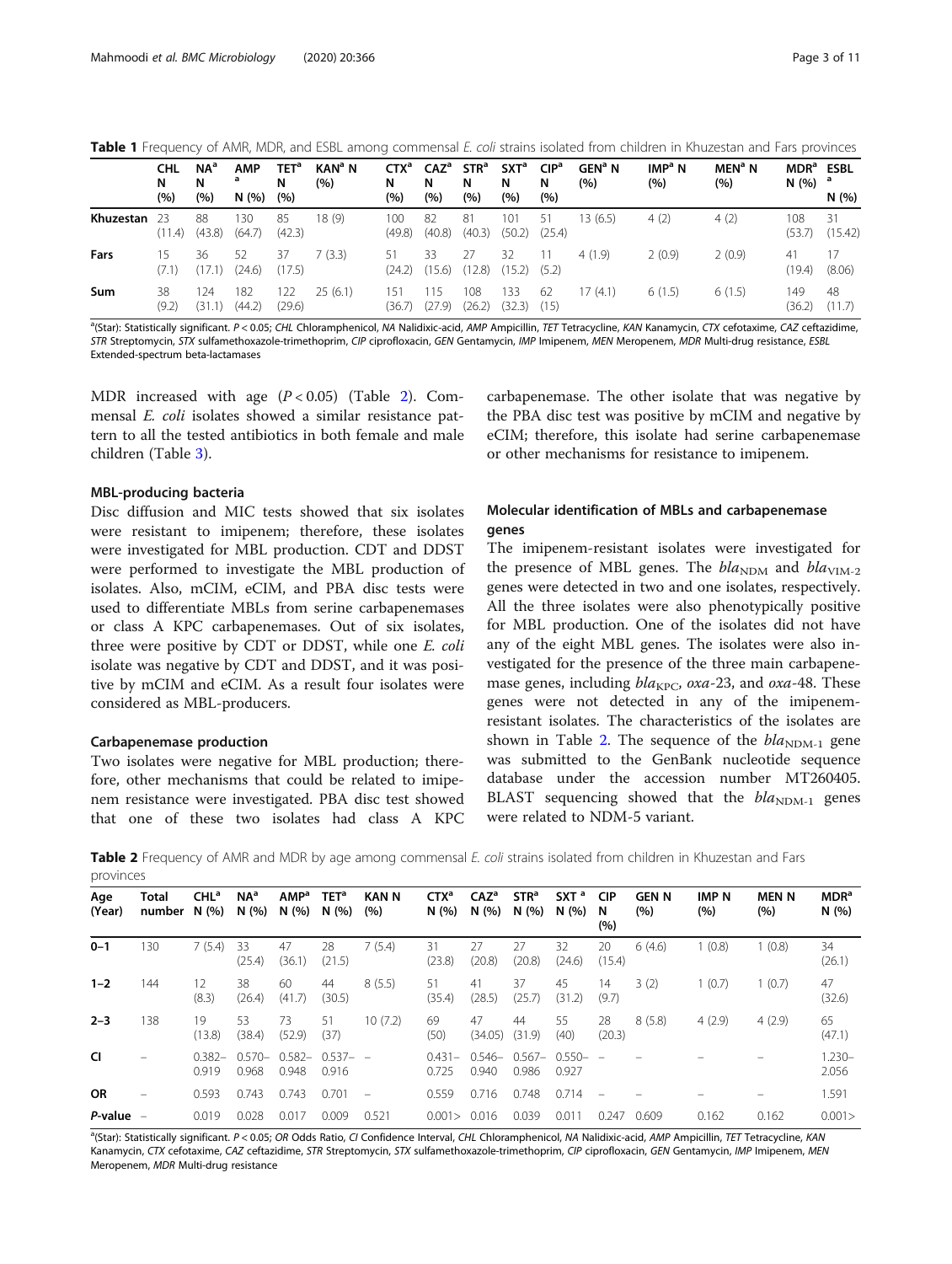<span id="page-3-0"></span>Table 3 Frequency of AMR and MDR by sex among commensal E. coli strains isolated from children in Khuzestan and Fars provinces

| Sex (N)         | CHL<br>N(%)  | <b>NA</b><br>N(%) | AMP<br>N(%)   | TET<br>N(%)  | <b>KAN</b><br>N(%) | CTX<br>N(%)   | CAZ<br>N(%)  | STR<br>N(%)   | SXT<br>N(%)   | <b>CIP</b><br>N(%) | GEN<br>N(%) | <b>IMP</b><br>N(%) | <b>MEN</b><br>N(%) | <b>MDR</b><br>N(%) |
|-----------------|--------------|-------------------|---------------|--------------|--------------------|---------------|--------------|---------------|---------------|--------------------|-------------|--------------------|--------------------|--------------------|
| Female<br>(216) | 18<br>(8.3)  | 68<br>(31.5)      | 100<br>(46.3) | 70<br>(32.4) | 16<br>(7.4)        | 86<br>(39.8)  | 64<br>(29.6) | 64<br>(29.6)  | 74<br>(34.3)  | 35<br>(16.2)       | 10<br>(4.6) | 4(2)               | 4(2)               | 84<br>(38.9)       |
| Male<br>(196)   | 20<br>(10.2) | 56<br>(28.6)      | 82<br>(41.8)  | 52<br>(26.5) | 9<br>(4.6)         | 65<br>(33.2)  | 51 (26)      | 44<br>(22.4)  | 59<br>(30.1   | 27<br>(13.8)       | (3.6)       | 2(0.9)             | 2(0.9)             | 65<br>(33.2)       |
| Sum<br>(412)    | 38<br>(9.2)  | 124<br>(31.1)     | 182<br>(44.2) | 22<br>(29.6) | 25<br>(6.1)        | 151<br>(36.7) | 15<br>(27.9) | 108<br>(26.2) | 133<br>(32.3) | 62<br>(15)         | (4.1)       | 6(1.5)             | 6(1.5)             | 149<br>(36.2)      |

CHL Chloramphenicol, NA Nalidixic-acid, AMP Ampicillin, TET Tetracycline, KAN Kanamycin, CTX cefotaxime, CAZ ceftazidime, STR Streptomycin, STX sulfamethoxazole-trimethoprim, CIP ciprofloxacin, GEN Gentamycin, IMP Imipenem, MEN Meropenem, MDR Multi-drug resistance

#### Plasmid profiling and conjugation

Plasmid profiling of the isolates showed the presence of 10 differently sized plasmids, from approximately 2 to 40 kb. All 6 isolates presented with different plasmid profiles. However, the bands of 12 kb and 16 kb were present in common in 3 and 2 isolates, respectively. Five isolates were able to transfer their plasmids; however, not all plasmids could be transferred by conjugation (Table [4\)](#page-4-0).

## **Discussion**

According to the reports by world health organization (WHO), AMR is common in many countries. However, an exact estimation of the extent of the problem and the economic losses caused due to AMR is not available in Iran. WHO reports that Iran is categorized as a country with resistance to more than five antimicrobial categories per each requested bacterium and has a high prevalence of AMR in the selected pathogenic bacteria [\[16](#page-9-0)]; however, there is no exact information on AMR in the commensal isolates in the country. In this study, to evaluate the frequency of AMR in the community, infants and children under 3 years old were investigated. Fetuses have sterile intestines, and they receive microorganisms from their mothers at birth. After a few minutes, the gastric content of the neonate is influenced by the received flora from the mother. Gradually, infants receive intestine flora from family members, environment, water, and food and normal intestine flora forms before 3 years old [\[7](#page-9-0)]. Therefore, the commensal flora of this group often has not been directly exposed to antibiotics. That is why this age group was chosen and children received antibiotics were excluded from the study.

For the first time in 1966, AMR in commensal E. coli from healthy community members was reported [[17](#page-9-0)] and further studies highlighted the increasing incidence of AMR in commensal E. coli from many countries [\[15](#page-9-0), [18,](#page-9-0) [19](#page-9-0)]. E. coli is known as the main reservoir of resistance in fecal flora. In this study, the frequency of AMR in commensal E. coli isolates from two region of Iran was investigated and found that the incidence of AMR, MDR, and ESBL-producing isolates in Khuzestan Province was significantly higher as

compared to Fars Province. Interestingly, according to the report by the National Committee for Rational Prescribing and use of Drugs (NCRUD) in Iran, in 2015 the highest and lowest mean numbers of prescribed antimicrobial agents were related to Khuzestan and Fars Provinces, respectively [[20\]](#page-9-0). This level of prescribed antibiotics may be due to the high prevalence of infectious diseases in Khuzestan Province [[21\]](#page-9-0). In other studies performed in Khuzestan, high frequencies of AMR, MDR, and ESBL in diarrheagenic E. coli (DEC) isolates [[21](#page-9-0)] and ESBL-producing E. coli strains in urinary tract infections were reported [\[22](#page-9-0)]. However, the frequencies of AMR, MDR, and ESBL in our study were lower than those studies. Probably, communication between pathogenic and commensal bacteria and indirect exposure of commensal flora to antibiotics caused high AMR in the community. As reported by the European Antimicrobial Resistance Surveillance Network (EARS-Net), MDR among infectious E. coli isolates ranged from approximately 1% in 2002 to 4.8% in 2016 and 10.1% in 2018 [\[23](#page-9-0)]; however, in our study, MDR was found to be 36%, which is disconcerting. The carriage of commensal AMR, MDR and ESBLproducing isolates in healthy children under 3 years of age mostly reflects exposure to contamination in the family environment, water, and food rather than increased direct exposure to antimicrobial drugs [\[24\]](#page-9-0).

Carbapenems are highly effective broad-spectrum beta-lactam antibiotics commonly used as the last-line antibiotics for the treatment of severe or high-risk antibiotic resistant Gram-negative bacterial infections. The emergence and dissemination of carbapenem-resistance mechanisms represent a global public health concern because no solutions have been found for this problem yet [[25\]](#page-9-0). According to a report by Castanheira et al. the rates of CR in pathogenic Enterobacteriaceae increased from 0.6% in 1997–2000 to 2.9% in 2013–2016. In our study, the rate of CR in commensal  $E$ . *coli* strains was 1.6%; however, we do not have the exact rate of CR in pathogenic Enterobacteriacea [[23\]](#page-9-0).

The emergence of MBL-producing isolates is alarming since they carry mobile genetic elements with great ability to spread; therefore, early detection of these isolates, particularly their reservoir, is crucial to prevent their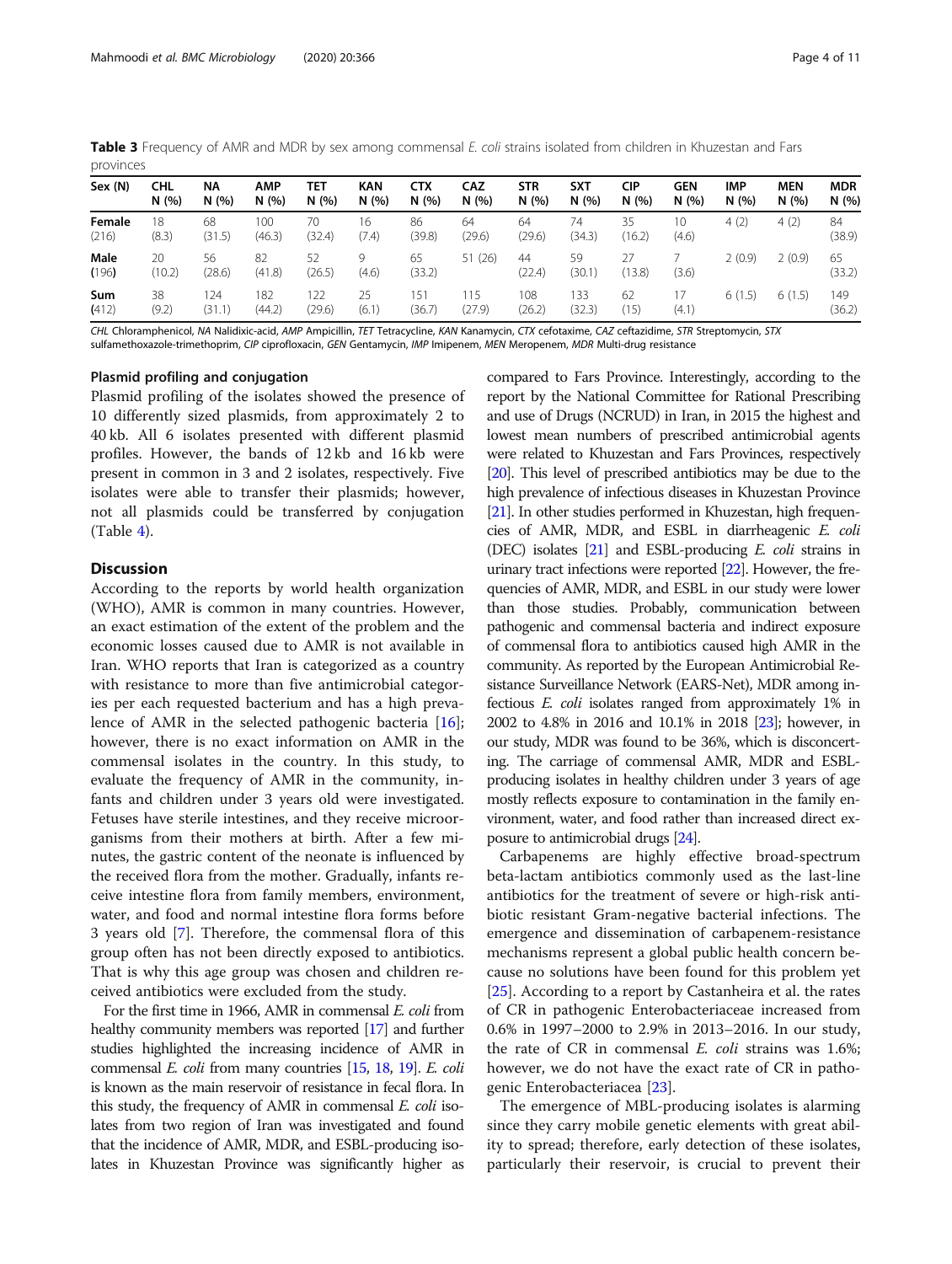<span id="page-4-0"></span>

|                   | Table 4 Pattern of antimicrobial resistance, MBLs gen-                                                                                                                                                                                                                                                                        |   |           |   |                                                                            |   |   |   |   |    |        |          | es, carbapenemase genes, and phenotypic characterization of commensal E. coli isolates resistant to imipenem                               |        |                      |
|-------------------|-------------------------------------------------------------------------------------------------------------------------------------------------------------------------------------------------------------------------------------------------------------------------------------------------------------------------------|---|-----------|---|----------------------------------------------------------------------------|---|---|---|---|----|--------|----------|--------------------------------------------------------------------------------------------------------------------------------------------|--------|----------------------|
| isolate<br>t<br>2 | (month)<br>Age                                                                                                                                                                                                                                                                                                                | 공 | ÅMP       | 굔 | KAN                                                                        | č | 3 | 뜭 | ᡱ | るじ | ≧<br>V | NDR<br>2 | bla <sub>NDM</sub>                                                                                                                         | blasın | bla <sub>spM-1</sub> |
|                   |                                                                                                                                                                                                                                                                                                                               |   | ∝         |   |                                                                            |   |   |   |   |    |        |          |                                                                                                                                            |        |                      |
|                   | 26                                                                                                                                                                                                                                                                                                                            |   |           |   |                                                                            |   |   |   |   |    |        |          |                                                                                                                                            |        |                      |
| 335               |                                                                                                                                                                                                                                                                                                                               |   |           |   |                                                                            |   |   |   |   |    |        |          |                                                                                                                                            |        |                      |
|                   |                                                                                                                                                                                                                                                                                                                               |   |           |   |                                                                            |   |   |   |   |    |        |          |                                                                                                                                            |        |                      |
|                   | 26                                                                                                                                                                                                                                                                                                                            |   | ≃         |   |                                                                            |   |   |   |   |    |        |          |                                                                                                                                            |        |                      |
|                   |                                                                                                                                                                                                                                                                                                                               |   | $\propto$ |   |                                                                            |   |   | ≃ | ≃ |    |        |          |                                                                                                                                            |        |                      |
|                   | CHL Chloramphenicol, MA Nalidixic-acid, AMP Ampicilin, TET Tetracycline, KAN Kanamycin, CTX cefotaxime, STR Streptomycin, STX sulfamethoxazole-trimethoprim, CIP ciprofloxacin, GEN Gentamycin<br>IMP Imipenem, MEN Meropenem, MDR Multi-drug resistance, ESBL<br>mCIM Modified carbapenem inactivation method, eCIM EDTA-CIM |   |           |   | MBL metalo-beta-lactamase, M/C Minimum inhibitory concentration, P plasmid |   |   |   |   |    |        |          | Extended-spectrum beta-lactamases, DDST Double disc synergy test, CDT Combined disc test, PBA Phenylboronic acid, MHT Modified Hodge test, |        |                      |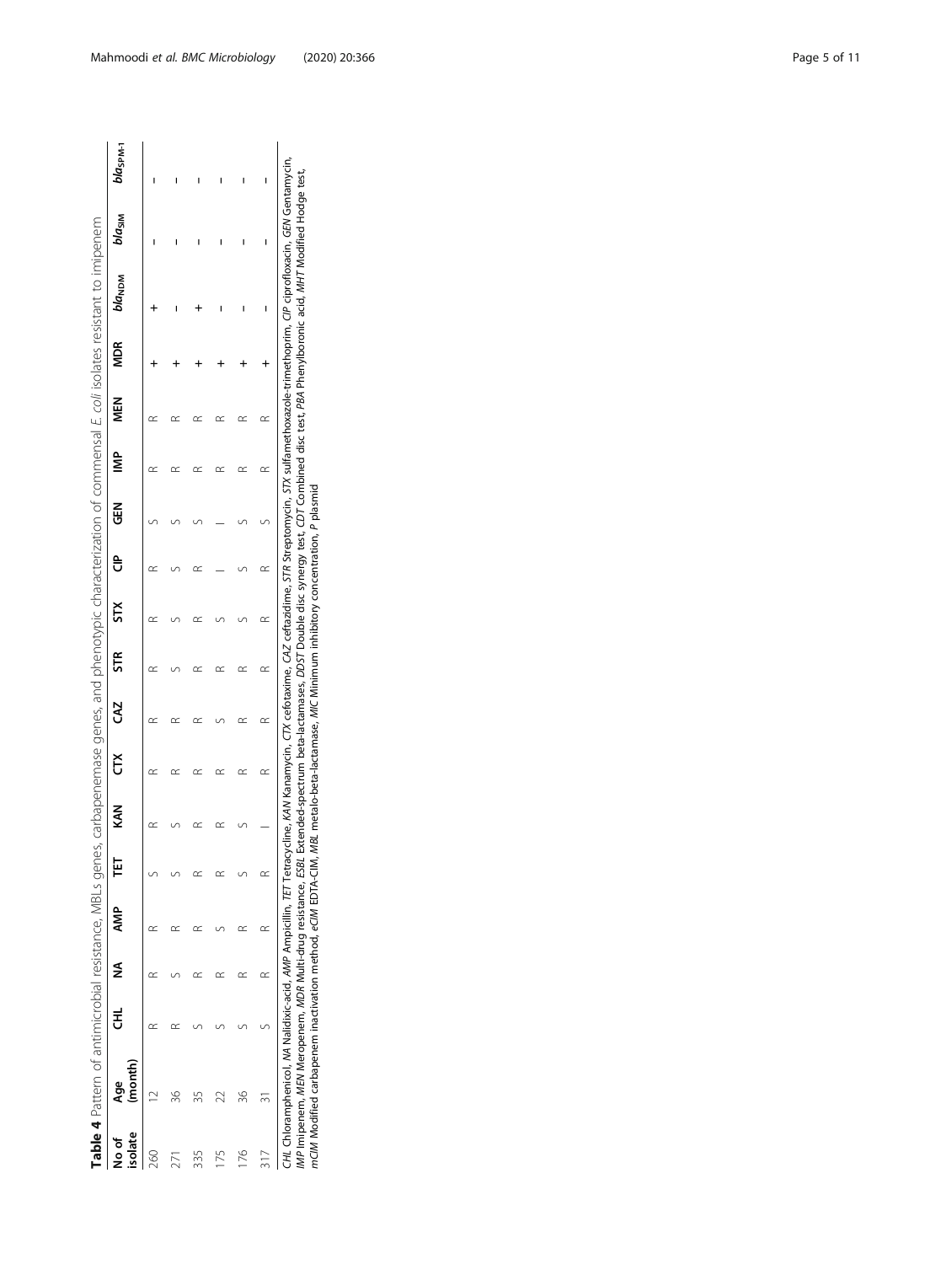| solate |              |   |  |  |  |  |                |  |  | bla <sub>cec</sub> oxa-23 oxa-48 DDST CDT PBA MHT mCIM eCIM MBL Transconjugation MIC Size of plasmids (kb)<br>Table 4 Pattern of antimicrobial resistance, MBLs genes, carbapenemase genes, and phenotypic characterization of commensal E. coli isolates resistant to imipenem (Con <i>tinued)</i><br>No of blo <sub>dime</sub> blo <sub>mme a</sub> blo <sub>mma blo<sub>mma</sub> bl</sub> |
|--------|--------------|---|--|--|--|--|----------------|--|--|-----------------------------------------------------------------------------------------------------------------------------------------------------------------------------------------------------------------------------------------------------------------------------------------------------------------------------------------------------------------------------------------------|
| 260    | $\mathbf{I}$ |   |  |  |  |  |                |  |  | 3P > 23                                                                                                                                                                                                                                                                                                                                                                                       |
|        | $\mathbf{I}$ |   |  |  |  |  |                |  |  | 2P > 23                                                                                                                                                                                                                                                                                                                                                                                       |
| 335    |              |   |  |  |  |  |                |  |  | 2, 3P > 23                                                                                                                                                                                                                                                                                                                                                                                    |
| 175    |              |   |  |  |  |  | I              |  |  | 16, 12, 1P > 23                                                                                                                                                                                                                                                                                                                                                                               |
| 176    | I            | I |  |  |  |  |                |  |  |                                                                                                                                                                                                                                                                                                                                                                                               |
| 317    |              |   |  |  |  |  | $\overline{1}$ |  |  | 5, 14                                                                                                                                                                                                                                                                                                                                                                                         |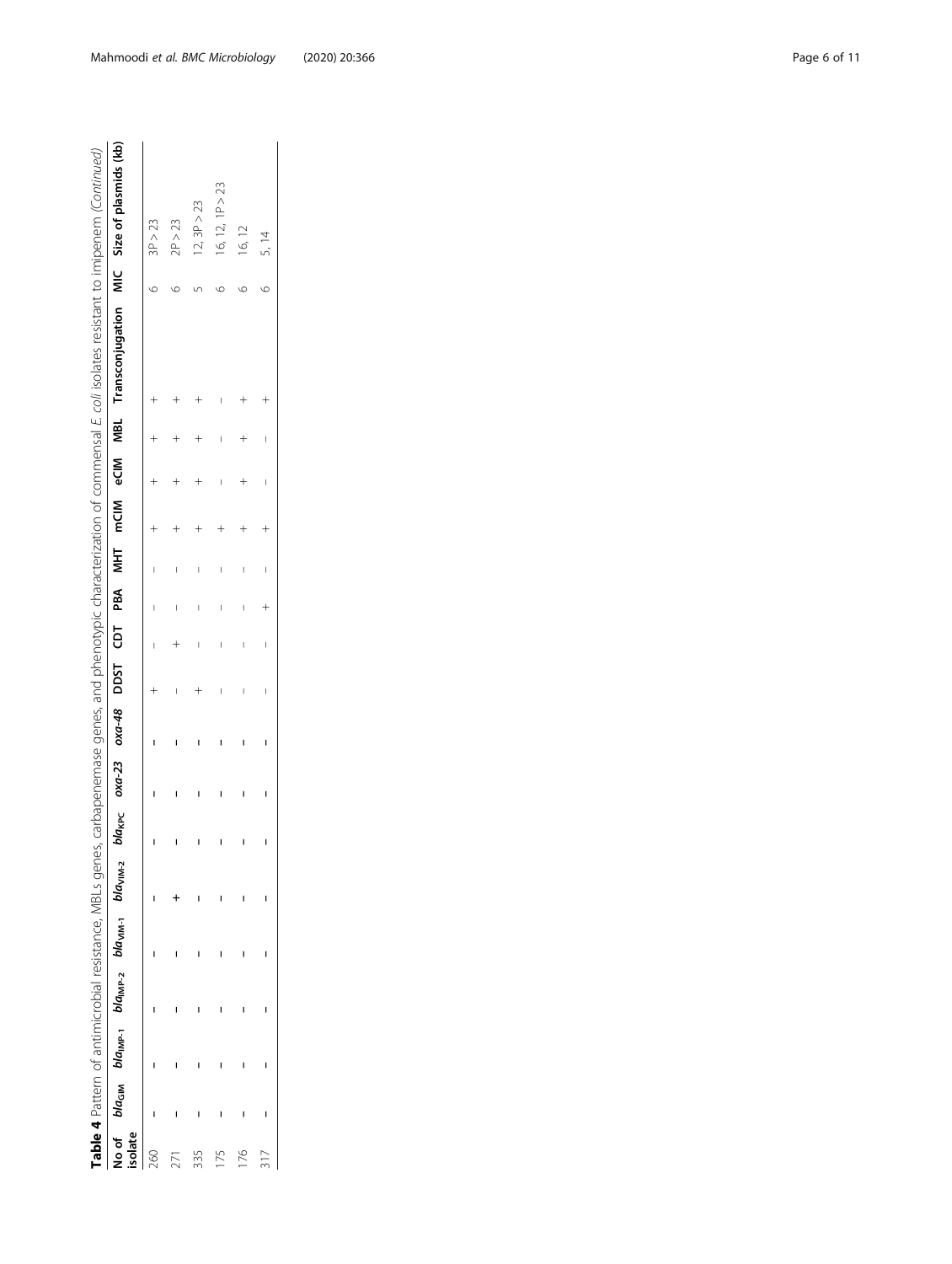inter- and intra-care setting dissemination and establish suitable antimicrobial therapies [[12\]](#page-9-0). To find MBLproducing isolates, we used different tests including CDT, DDST, MHT, mCIM, and eCIM because no perfect test has been introduced to identify all types of MBLs. Using mCIM in combination with eCIM, we could detect four MBL-producing isolates. According to the CLSI-2018, MHT is no longer considered a reliable phenotypic method for carbapenemase detection and other methods such as the CarbaNP and mCIM have taken its place because MHT cannot detect some carbapenemase-producing isolates including NDM-producing strains [[12\]](#page-9-0). In the present study,  $bla_{NDM}$ positive isolates were not detected by MHT. Castanheira et al. collected pathogenic Enterobacteriaceae isolates from 42 countries over 20 years and found that the rates of MBL-carrying isolates increased from 4.3% of the CR isolates in 2007 to 2009 to 12.7% from 2014 to 2016 [[23\]](#page-9-0), while in the present study 66% of commensal CR isolates were detected as MBL-producing. PCR results showed that two and one isolates had the ability to produce NDM and VIM-2, respectively; however, one MBLproducing isolate was negative for all the investigated genes. NDM has worldwide distribution and is the most common MBL in the Enterobacteriaceae family [\[25](#page-9-0)]. Based on the report by Castanheira et al., the dissemination of isolates carrying  $bla_{\text{NDM}}$  caused increased CR among Enterobacteriaceae isolates from 2014 to 2016 [[26\]](#page-9-0). For the first time in Iran, NDM was detected in  $K$ . pneumonia in 2013 [\[27](#page-9-0)]. Eyvazi et al. reported NDMproducing E. coli isolates in 2017 [[28](#page-9-0)] and NDMproducing Pseudomonas aeruginosa was isolated from filters of household water treatment systems in Ahvaz, Khuzestan, Iran [[29\]](#page-10-0). Probably in Khuzestan, some of the resistance mechanisms are transported through the water from resistant environmental bacteria to the intestinal commensal flora. The spread of isolates carrying  $bla<sub>VIM</sub>$  in Italy and Greece led to increased CR among the European countries in 2005 [[23\]](#page-9-0). There are some reports in Iran on the detection of  $bla<sub>VIM-2</sub>$  in clinical isolates such as hypervirulent Klebsiella pneumonia or pathogenic P. aeruginosa [[30](#page-10-0), [31](#page-10-0)]. However, we did not find any reports regarding the detection of MBL genes among commensal *E. coli* isolates. The present results showed that the commensal E. coli isolates can harbor MBL resistance plasmids and transfer them through conjugation. All of the transconjugative colonies were resistant to imipenem; however, not all of the plasmids were transferred. The  $bla_{\text{NDM}}$  genes are often carried by plasmids; therefore, they can easily move to other bacteria through HGT, which increases the probability of the emergence of antimicrobial resistant strains of pathogenic bacteria [[32](#page-10-0)] as seen in the present study. The bacteria that synthesize NDM-1 are highly resistant to all antibiotics, including carbapenems and aminoglycosides [[32\]](#page-10-0); while, two NDM-producing isolates in our research were sensitive to gentamicin an aminoglycoside. NDM-1 has several variants and the one identified in our research was related to an NDM-5 variant. This variant has a greater hydrolytic activity than NDM-1 toward carbapenems, and cephalosporins including cefotaxime, cephalotin and ceftazidime [\[33](#page-10-0)].

Out of six CR isolates, one was found phenotypically positive by PBA and mCIM tests and considered class A KPC carbapenemase. However, we could not identify the carbapenemase gene of this isolate. One CR isolate was positive only by mCIM. The resistance of this isolate is probably as class A or D of ambler classification, although this isolate was negative by the general primers of  $bla<sub>KPC</sub>$ , oxa48, and oxa23. Resistance to carbapenems can also be due to non-carbapenemase-mediated mechanisms, such as hyper production of a β-lactamase, typical AmpC β-lactamase, combination of ESBLs or AmpCs with porin mutations, and reduced membrane permeability [[11](#page-9-0), [25](#page-9-0), [34](#page-10-0)].

Despite the development of new tests to identify carbapenemase and MBL-producing isolates, complete tests to identify all types of these resistances have not yet been introduced; therefore, we were unable to detect the exact mechanism of imipenem resistance in one isolate. The other limitation of this study was that ESBL genes were not investigated in resistant isolates. Resistance against even one antibiotic in the commensal flora is worrying as it highlights the dissemination of AMR and acts as a potential reservoir of resistance genes of pathogens [[2\]](#page-9-0). The resistance against carbapenems, the lastline antibiotic against MDR Gram-negative bacteria, is increasing worldwide and dramatic changes in the epidemiology of carbapenemases, especially MBLs, are observed [[23\]](#page-9-0).

## Conclusion

This study showed healthy children under 3 years old carry bacteria resistant to antibiotics even in the absence of direct antimicrobial selection. The occurrence of AMR can vary in different geographical regions; therefore, knowing regional AMR, especially in the commensal flora, provides important information for empiric antimicrobial therapy decision-making. The emergence of the mutant strain NDM producing commensal E. coli isolates that are not associated with any infectious diseases has thrown light on the fact that these isolates can act as a reservoir of antibiotic resistance genes and transfer them among commensal microorganisms, including into pathogens. If antimicrobial resistance genes are transferred and spread to pathogenic strains, it will be very difficult to control and prevent diseases caused by these pathogens. Therefore, it is necessary to monitor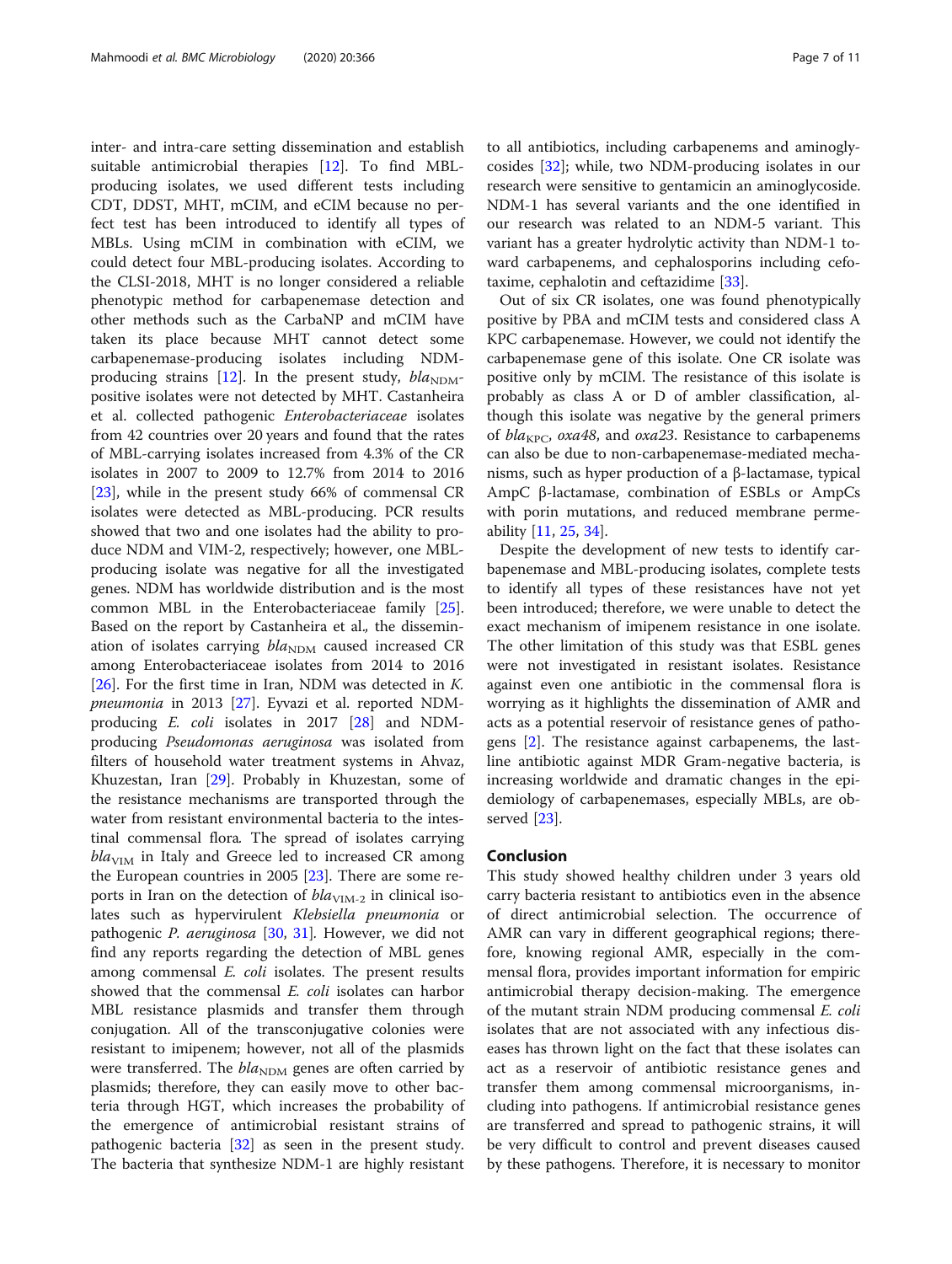the prevalence of AMR in both commensal and pathogenic bacteria.

## Methods

## Sampling and cultivation

Based on the 95% confidence interval (CI), margin error of 5%, and prevalence of 0.65 [\[21](#page-9-0)], the sample size was calculated as 373. This sample size was adjusted to 410 after considering a 10% non-response rate. We decided to be conservative and collected a total of 430 samples from the provinces of Khuzestan and Fars from October 2017 to December 2018. Khuzestan Province is located in southwest of Iran, and Fars is located in south of Iran. Simple random sampling was used for the selection of subjects. Children who were referred to health centers for vaccination were randomly selected using Excel, and their stool samples were collected by sterile swap. Swaps were placed in a transport medium and were immediately transported to the laboratory on ice. The studied population included healthy infants and children under 3 years old who did not show any symptoms of diseases, especially gastrointestinal diseases such as vomiting, diarrhea, nausea, stomach ache, and abdominal cramps; also, they had not received antibiotics at least during the past 4 months. Unhealthy children or those who had received antibiotics were excluded from the study. Samples whose bacterial culture was negative, were excluded from statistical analysis. The study protocol conformed to the ethical guidelines of the Declaration of Helsinki (No: EE/99.24.3.88342/scu.ac.ir). Because the participants were children under 3 years old, parents or guardian were asked to read, accept and sign an informed consent form before any information was collected. Then cultured on MacConkey (MC) agar (Merck; Frankfurt, Germany) and Eosin Methylene Blue (EMB) agar (Merck; Frankfurt, Germany) for the isolation of E. coli strains. People usually carry a predominant E. coli strain that forms more than half of the isolated colonies from their fecal samples [[35,](#page-10-0) [36\]](#page-10-0) and therefore, from each cultured sample, one isolate was randomly selected for further analysis. The isolates were confirmed by standard biochemical tests and the highly specific E. coli universal stress protein A (uspA gene) was detected using PCR as described by Chen and Griffiths [[37\]](#page-10-0).

## Antimicrobial resistance and ESBL production

The pattern of antibiotic susceptibility of the isolates was determined by the standard Kirby-Bauer disc diffusion method according to Clinical and Laboratory Standards Institute (CLSI-2016) [[38](#page-10-0)]. The antibiotic discs included chloramphenicol (30 μg), nalidixic acid (30 μg), ampicillin (10 μg), tetracycline (30 μg), kanamycin (30 μg), cefotaxime (30 μg), ceftazidime (30 μg), streptomycin (10 μg), trimethoprim-sulphmetoxazole (23.75–

1.25 μg), ciprofloxacin (5 μg), gentamicin (10 μg), meropenem  $(10 \mu g)$  and imipenem  $(10 \mu g)$ . The minimum inhibitory concentration (MIC) of imipenem-resistant isolates was determined as described by CLSI-2016 [\[38](#page-10-0)]. According to the CLSI guidelines, MIC breakpoint for imipenem resistance E. coli isolates was defined  $\geq 4 \mu$ g/ ml. MDR was defined as resistance to three or more different antibiotic families. To evaluate ESBL production in the isolates, synergy double disc (SDD) method was performed using ceftazidime (30 μg) and cefotaxime (30 μg), alone and in combination with clavulanic acid (10 μg).  $A \ge 5$ -mm increase in zone diameter for either cefotaxime or ceftazidime in combination with clavulanic acid versus the zone diameter of the agents when tested alone was considered as ESBL production [[38\]](#page-10-0).

## Combined disc test (CDT) and the double disc synergy test (DDST)

The two methods of CDT and DDST were adopted to detect MBL-producing isolates. For the CDT, Mueller-Hinton agar (MHA) plate was inoculated by 0.5-McFarland test isolate. Then, two discs of imipenem and imipenem containing 10 μL of 0.5 M ethylenediaminetetraacetic acid (EDTA) were placed on the occulted plate. The plates were incubated at 35 °C for 16–18 h. An increase in zone inhibition of equal or more than 7 mm around the imipenem-EDTA disc compared to imipenem alone was considered MBL-positive [[12](#page-9-0)].

To perform DDST, the two discs of imipenem and blank disc with a distance of 15 mm were placed on MHA plate that was inoculated by 0.5-McFarland standard. Then, blank disc was impregnated with  $10 \mu$ L of 0.5 M EDTA. The plates were incubated at 35 °C for 16–18 h. The enhancement of the inhibition zone or appearance of a phantom zone between the imipenem and EDTA discs was considered positive for MBL production [[12\]](#page-9-0).

## Modified carbapenem inactivation method (mCIM) and EDTA-CIM (eCIM)

mCIM was performed to detect carbapenemases in E. coli isolates and then eCIM was used together with mCIM to differentiate MBLs from serine carbapenemases. Briefly, 1 μL loopful of bacteria was emulsified in 2 mL of TSB; then, one meropenem  $(10 \mu g)$  disc was added to the emulsion and incubated at 35 °C for 4 h. An MHA plate was inoculated with a 0.5-McFarland suspension of meropenem-susceptible *E. coli* ATCC25922. Meropenem disc was removed from TSBmeropenem disc suspension and placed on the MHA plate inoculated with the E. coli ATCC 25922 indicator strain. Following the incubation of MHA plate at 37 °C for 18–24 h, the zone of inhibition was measured. The isolates that showed a zone inhibition below 15 mm or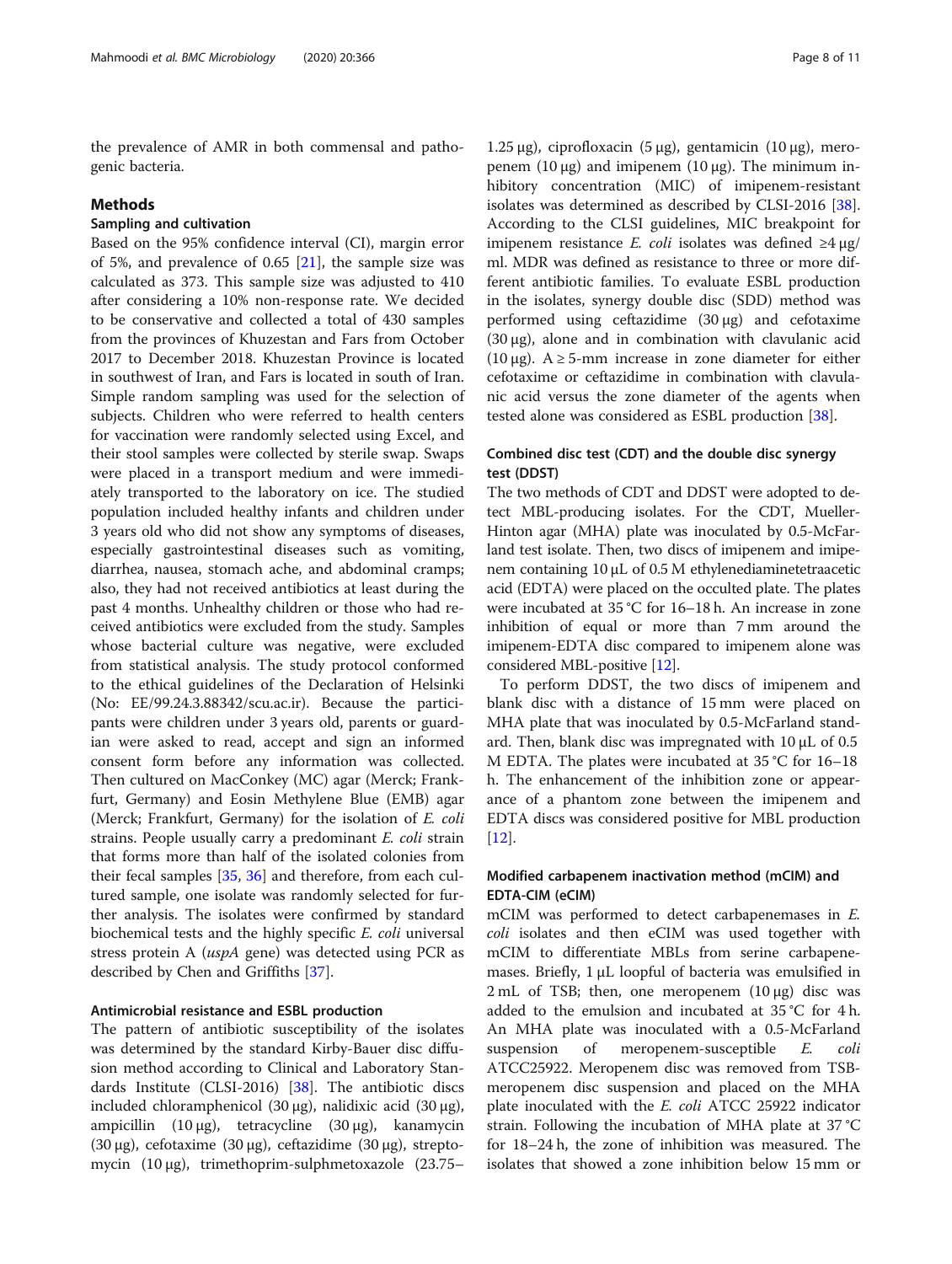the presence of pinpoint colonies within a 16–18 mm zone were considered as carbapenemase-positive. For eCIM, all the steps were similar to mCIM, except that EDTA was added to TSB to obtain a final concentration of 5 mM EDTA. The isolates that produce an increase of ≥5 mm in zone diameter for eCIM compared to mCIM were considered MBL-positive [\[26](#page-9-0)].

## Modified Hodge test (MHT)

The MHT test was performed for the phenotypic detection of carbapenemase production. Briefly, a 0.5-McFarland suspension of E. coli ATCC25922 was prepared and diluted 1:10 in saline. An MHA plate was inoculated with the indicator E. coli; then one meropenem  $(10 \mu g)$ disc was placed at the center of the plate. Subsequently, test organisms were cultured on the plate in a straight line from the edge of the disc in a length of 25 mm. The enhanced growth of the indicator E. coli strain towards the carbapenem disc was considered as a positive result for carbapenemase production [[34\]](#page-10-0).

#### Phenylboronic acid (PBA) disc test

PBA disc test was performed for the phenotypic differentiation of MBLs and class A KPC carbapenemases. PBA was dissolved in dimethyl sulfoxide (DMSO) to obtain a final concentration of 20 mg/ml. Then, 20 μl (400 μg PBA) of the solution was dispensed onto the meropenem disc. The standard disc diffusion method was performed for the isolates by meropenem  $(10 \mu g)$ disc with and without PBA. After incubation of the plates at 37 °C for 18 h, the diameter of the inhibition zones was measured. An increase of ≥5-mm in zone diameter for PBA-meropenem compared to plain meropenem was considered KPC carbapenemase [\[8](#page-9-0), [39](#page-10-0)].

## PCR amplification

Total DNA was isolated using the boiling method. MBL genes including  $bla_{\text{IMP-1}}$ ,  $bla_{\text{IMP-2}}$ ,  $bla_{\text{VIM-1}}$ ,  $bla_{\text{VIM-2}}$ ,  $bla<sub>SPM-1</sub>, bla<sub>NDM-1</sub>, bla<sub>SIM</sub>, and bla<sub>GIM</sub> were amplified.$ PCR conditions were followed as described previously [[13,](#page-9-0) [40](#page-10-0)–[43\]](#page-10-0). Additionally, strains were tested for  $bla_{KPC}$ , oxa-23, and oxa-48, the three main genes of carbapenemases as described in the corresponding references (Table 5) [\[44](#page-10-0)–[46\]](#page-10-0). The PCR products were subjected to Sanger sequencing (BIONEER Company; Daejeon; Korea). Their nucleotide sequences were analyzed with software available from the National Centre for Biotechnology Information [\(www.ncbi.nlm.nih.gov\)](http://www.ncbi.nlm.nih.gov/).

## Plasmid profiling

The resistant imipenem isolates were investigated as to their plasmid content. Plasmid DNA was extracted by an alkaline lysis method [[47\]](#page-10-0). The products were electrophoresed on 1% agarose gels. The size of the plasmid

Table 5 Names and sequences of primers used in this study

| Primer name           | Sequence $(5' \rightarrow 3')$ | References |
|-----------------------|--------------------------------|------------|
| $blaIMP-1F$           | ACCGCAGCAGAGTCTTTGCC           | $[13]$     |
| $bla_{IMP-1}R$        | ACAACCAGTTTTGCCTTACC           |            |
| $bla_{\text{IMP-2}}F$ | <b>GTTTTATGTGTATGCTTCC</b>     | $[13]$     |
| $bla_{\text{IMP-2}}R$ | <b>AGCCTGTTCCCATGTAC</b>       |            |
| $blaVIM-1F$           | AGTGGTGAGTATCCCGACAG           | $[39]$     |
| $blaVIM-1R$           | ATGAAAGTGCGTGGAGAC             |            |
| $blaVIM-2F$           | <b>ATGTTCAAACTTTTGAGTAAG</b>   | $[41]$     |
| $blaVIM-2R$           | <b>CTACTCAACGACTGAGCG</b>      |            |
| $blaSPM-1F$           | <b>GCGTTTTGTTTGTTGCTC</b>      | $[13]$     |
| $blaSPM-1R$           | <b>TTGGGGATGTGAGACTAC</b>      |            |
| $bla_{GIM}F$          | <b>TCGACACACCTTGGTCTG</b>      | [40]       |
| $bla_{GIM}R$          | AACTTCCAACTTTGCCAT             |            |
| bla <sub>SIM</sub> F  | <b>TACAAGGGATTCGGCATCC</b>     | [40]       |
| bla <sub>SIM</sub> R  | <b>TAATGGCCTGTTCCCATG</b>      |            |
| bla <sub>NDM</sub> F  | GGCGGAATGGCTCATCACGA           | $[43]$     |
| bla <sub>NDM</sub> R  | CGCAACACAGCCTGACTTTC           |            |
| $Bl a_{KPC}$ -F       | 'ATGTCACTGTATCGCCGTCT          | $[44]$     |
| $bla_{\text{KPC}}$ -R | <b>TTTTCAGAGCCTTACTGCCC</b>    |            |
| $oxa-23-F$            | AAGCATGATGAGCGCAAAG            | $[45]$     |
| $oxa-23-R$            | AAAAGGCCCATTTATCTCAAA          |            |
| $oxa-48-F$            | <b>TTGGTGGCATCGATTATCGG</b>    | [46]       |
| $oxa-48-R$            | <b>GAGCACTTCTTTTGTGATGGC</b>   |            |
| uspA-F                | CCGATACGCTGCCAATCAGT           | $[37]$     |
| uspA-R                | ACGCAGACCGTAGGCCAGAT           |            |

bands were determined using a molecular weight marker, made from a lambda/Hind III digest.

## Conjugation experiment

The resistant imipenem isolates were conjugated with an imipenem sensitive, lactose-negative, enteroinvasive E. coli (EIEC) plasmid-free strain. The overnight cultures of the donors and recipient E. coli isolates were mixed in a ratio of 1:10 in nutrient broth and incubated for 48 h at 37 °C. Then, the mixtures were spread on MacConkey agar containing imipenem (4 μg/mL) and incubated overnight at 37 °C. The lactose-negative, imipenem resistant isolates were analyzed for the presence of plasmids [[47](#page-10-0)].

#### Statistical analysis

SPSS software (v.22.0) was used for data analysis. A  $\chi$ 2 test or Fisher's exact test was used to determine the statistical significance of the data. A  $P$  value of  $< 0.05$  was considered as statistically significant. The relations between the AMR profiles and the age of children were described using logistic regression model with 95% CI.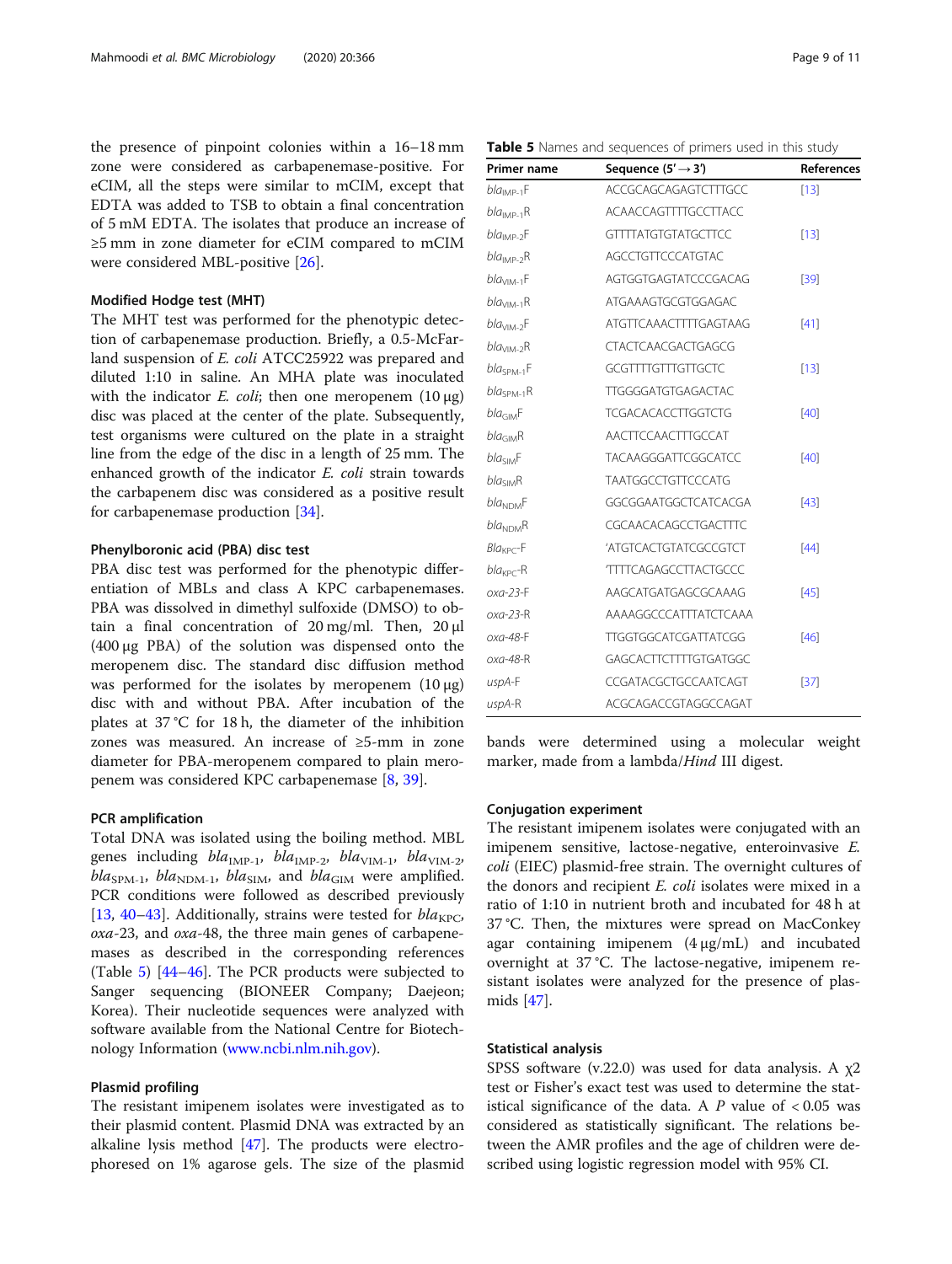## <span id="page-9-0"></span>Abbreviations

AMR: Antimicrobial resistance; MDR: Multi-drug resistant; ESBLs: Extendedspectrum β-lactamases; CR: Carbapenem resistance; MBLs: Metallo-βlactamases; KPC: Klebsiella pneumoniae carbapenemase; HGT: Horizontal gene transfer; MC: MacConkey; EMB: Eosin Methylene Blue; CLSI: Clinical and Laboratory Standards Institute; SDD: Synergy double disc; CDT: Combined disc test; DDST: Double disc synergy test; mCIM: Modified carbapenem inactivation method; eCIM: EDTA-CIM; MHT: Modified Hodge test; PBA: Phenylboronic acid; DMSO: Dimethyl sulfoxide; EIEC: Enteroinvasive E. coli; WHO: World health organization; DEC: Diarrheagenic E. coli

#### Acknowledgements

The authors are very thankful to Shahid Chamran University of Ahvaz for the facilities to accomplish the present research project. This study is related to MSc thesis of Fahimeh Mahmoodi.

#### Authors' contributions

All authors contributed to the design of the experiment. SER designed and supervised the research study. FM carried out the experiments. MRA participated in the design of the study and data analysis. All authors read and approved the final manuscript.

## Funding

No funding.

#### Availability of data and materials

The datasets used and/or analyzed during the current study are available from the corresponding author on reasonable request. Sequence data of this project have been deposited in the GenBank of the National Center for Biotechnology Information (NCBI) under the accession number MT260405.

#### Ethics approval and consent to participate

The study was approved by Ethics Committee of Shahid Chamran University of Ahvaz (No: EE/99.24.3.88342[/scu.ac.ir\)](http://scu.ac.ir). Because the participants were children under 3 years old, parents or guardian were asked to read, accept and sign an informed consent form before any information was collected.

#### Consent for publication

Not applicable.

#### Competing interests

The authors declare that they have no competing interests.

#### Author details

<sup>1</sup>Department of Biology, Faculty of Science, Shahid Chamran University of Ahvaz, Ahvaz Postal code: 6135743135, Iran. <sup>2</sup>Mathematical Sciences and Computer Faculty, Shahid Chamran University of Ahvaz, Ahvaz, Iran.

## Received: 19 July 2020 Accepted: 23 November 2020 Published online: 01 December 2020

#### References

- 1. O'Neill J. Antimicrobial resistance. Tackling a crisis for the health and wealth of nations. London: Review on antimicrobial resistance; 2014.
- Singh AK, Das S, Singh S, Gajamer VR, Pradhan N, et al. Prevalence of antibiotic resistance in commensal Escherichia coli among the children in rural hill communities of Northeast India. PLoS One. 2018;13(6):e0199179.
- Silva N, Igrejas G, Gonçalves A, Poeta P. Commensal gut bacteria: distribution of Enterococcus species and prevalence of Escherichia coli phylogenetic groups in animals and humans in Portugal. Ann Microbiol. 2012;62(2):449–59.
- 4. Oluyege A, Ojo-Bola O, Oludada O. Carriage of antibiotic resistant commensal E. coli in infants below 5 months in ado-Ekiti. Int J Curr Microbiol Appl Sci. 2015;4:1096–102.
- 5. Bartoloni A, Pallecchi L, Benedetti M, Fernandez C, Vallejos Y, et al. Multidrug-resistant commensal Escherichia coli in children Peru and Bolivia. Emerg Infect Dis. 2006;12(6):907.
- Moorhouse EC, McKay L. Hospital study of transferable drug resistance. Br Med J. 1968;2(5607):741–2.
- 7. Literak I, Petro R, Dolejska M, Gruberova E, Dobiasova H, et al. Antimicrobial resistance in fecal Escherichia coli isolates from healthy urban children of
- 8. Tsakris A, Poulou A, Pournaras S, Voulgari E, Vrioni G, et al. A simple phenotypic method for the differentiation of metallo-β-lactamases and class a KPC carbapenemases in Enterobacteriaceae clinical isolates. J Antimicrob Chemother. 2010;65(8):1664–71.
- Dortet L, Bernabeu S, Gonzalez C, Naas T. Evaluation of the carbapenem detection set™ for the detection and characterization of carbapenemaseproducing Enterobacteriaceae. Diagn Microbiol Infect Dis. 2018;91(3):220–5.
- 10. Asthana S, Mathur P, Tak V. Detection of carbapenemase production in gram-negative bacteria. J Lab Physicians. 2014;6(2):69.
- 11. Pierce VM, Simner PJ, Lonsway DR, Roe-Carpenter DE, Johnson JK, et al. Modified carbapenem inactivation method for phenotypic detection of carbapenemase production among Enterobacteriaceae. J Clin Microbiol. 2017;55(8):2321–33.
- 12. Picao RC, Andrade SS, Nicoletti AG, Campana EH, Moraes GC, et al. Metalloβ-lactamase detection: comparative evaluation of double-disk synergy versus combined disk tests for IMP-, GIM-, SIM-, SPM-, or VIM-producing isolates. J Clin Microbiol. 2008;46(6):2028–37.
- 13. Shibata N, Doi Y, Yamane K, Yagi T, Kurokawa H, et al. PCR typing of genetic determinants for metallo-β-lactamases and integrases carried by gramnegative bacteria isolated in Japan, with focus on the class 3 integron. J Clin Microbiol. 2003;41(12):5407–13.
- 14. Beresford RW, Maley M. Reduced incubation time of the modified carbapenem inactivation test and performance of carbapenem inactivation in a set of carbapenemase-producing Enterobacteriaceae with a high proportion of blaIMP isolates. J Clin Microbiol. 2019;57(7):e01852–18.
- 15. Bailey JK, Pinyon JL, Anantham S, Hall RM. Commensal Escherichia coli of healthy humans: a reservoir for antibiotic-resistance determinants. J Med Microbiol. 2010;59(11):1331–9.
- 16. WHO. Antimicrobial resistance: global report on surveillance. Geneva: World Health Organization; 2014.
- 17. Smith HW, Halls S. Observations on infective drug resistance in Britain. Br Med J. 1966;1(5482):266.
- 18. Nys S, Okeke IN, Kariuki S, Dinant G, Driessen C, et al. Antibiotic resistance of faecal Escherichia coli from healthy volunteers from eight developing countries. J Antimicrob Chemother. 2004;54(5):952–5.
- 19. Pallecchi L, Lucchetti C, Bartoloni A, Bartalesi F, Mantella A, Gamboa H, Carattoli A, Paradisi F, Rossolini GM. Population structure and resistance genes in antibiotic-resistant bacteria from a remote community with minimal antibiotic exposure. Antimicrob Agents Chemother. 2007;51(4):1179–84.
- 20. Moradi G, Gouya MM, Eshrati B, Mohraz M, Piroozi B. National action plan of the Islamic Republic of Iran for combating antimicrobial resistance during 2016–2021. MJIRI. 2018;32:65.
- 21. FarajzadehSheikh A, Veisi H, Shahin M, Getso M, Farahani A. Frequency of quinolone resistance genes among extended-spectrum β-lactamase (ESBL) producing Escherichia coli strains isolated from urinary tract infections. Trop Med Health. 2019;47(1):19.
- 22. Mahdavi Broujerdi S, Ardakani MR, Rezatofighi SE. Characterization of diarrheagenic Escherichia coli strains associated with diarrhea in children, Khouzestan, Iran. J Infect Dev Ctries. 2018;12(08):649–56.
- 23. Castanheira M, Deshpande LM, Mendes RE, Canton R, Sader HS, et al. Variations in the occurrence of resistance phenotypes and carbapenemase genes among Enterobacteriaceae isolates in 20 years of the SENTRY antimicrobial surveillance program. Open Forum Infect Dis. 2019:S23–33.
- 24. Pallecchi L, Bartoloni A, Fiorelli C, Mantella A, Di Maggio T, et al. Rapid dissemination and diversity of CTX-M extended-spectrum β-lactamase genes in commensal Escherichia coli isolates from healthy children from low-resource settings in Latin America. Antimicrob Agents Chemother. 2007;51(8):2720–5.
- 25. Hsu L-Y, Apisarnthanarak A, Khan E, Suwantarat N, Ghafur A, et al. Carbapenem-resistant Acinetobacter baumannii and Enterobacteriaceae in south and Southeast Asia. Clin Microbiol Rev. 2017;30(1):1–22.
- 26. CLSI. Performance standards for antimicrobial susceptibility testing. CLSI supplement M100. 28th ed. Clinical and Laboratory Standards Institute: Wayne, PA; 2018.
- 27. Shahcheraghi F, Nobari S, Rahmati Ghezelgeh F, Nasiri S, Owlia P, et al. First report of New Delhi metallo-beta-lactamase-1-producing Klebsiella pneumoniae in Iran. Microb Drug Resist. 2013;19(1):30–6.
- 28. Eyvazi S, Hakemi-Vala M, Hashemi A, Bagheri Bejestani F, Elahi N. Emergence of NDM-1-producing Escherichia coli in Iran. Arch Clin Infect Dis. 2018;13(4): e62029.